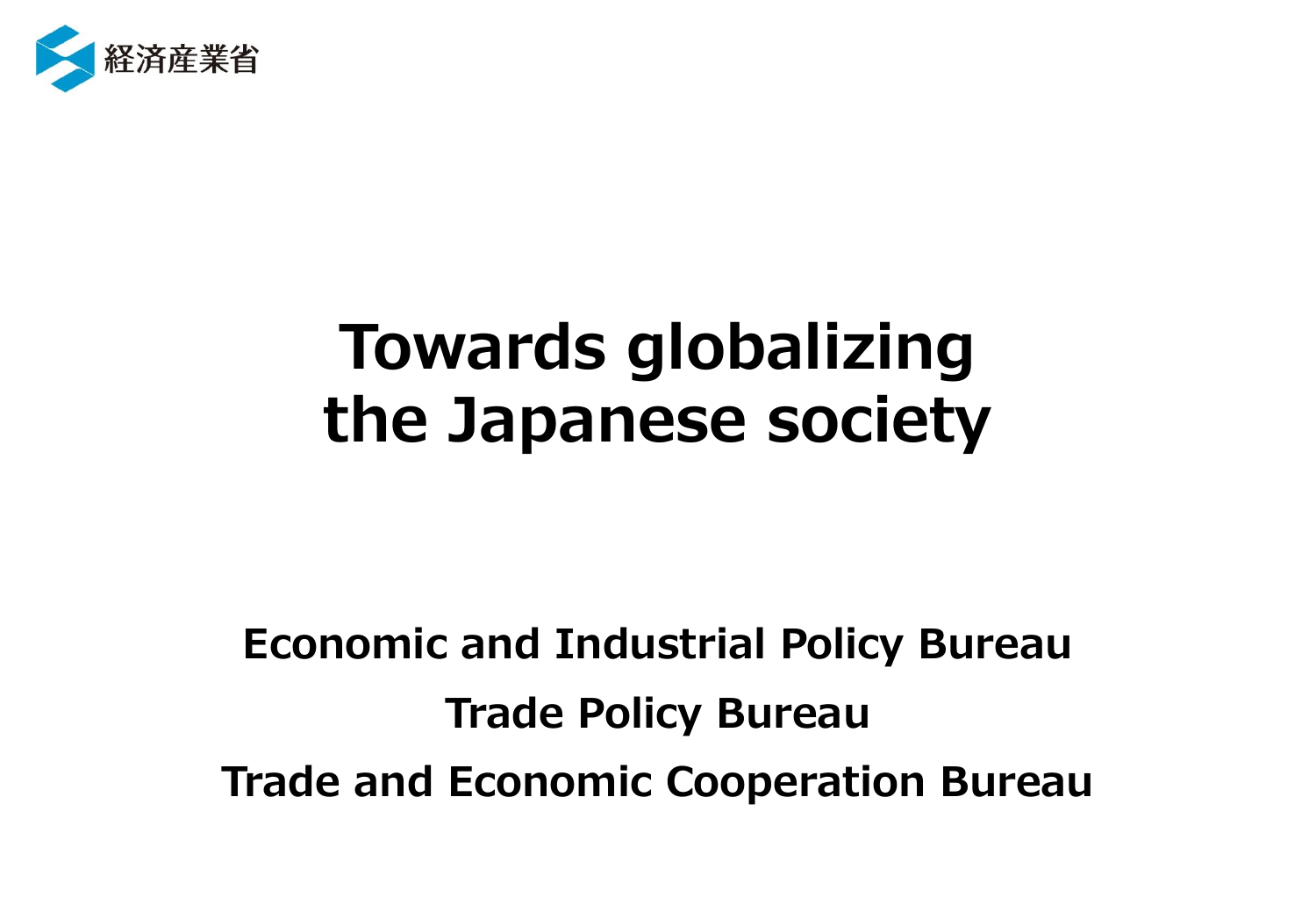## **Current economic structure of Japan**

⚫ Japan's economic structure is shifting from an "export" model of domestic products to an "overseas expansion" model from FDI incomes. Trade surplus has decreased while income surplus including receipts from foreign investment has increased. A change in industrial structure that maximizes foreign income through global management is necessary.

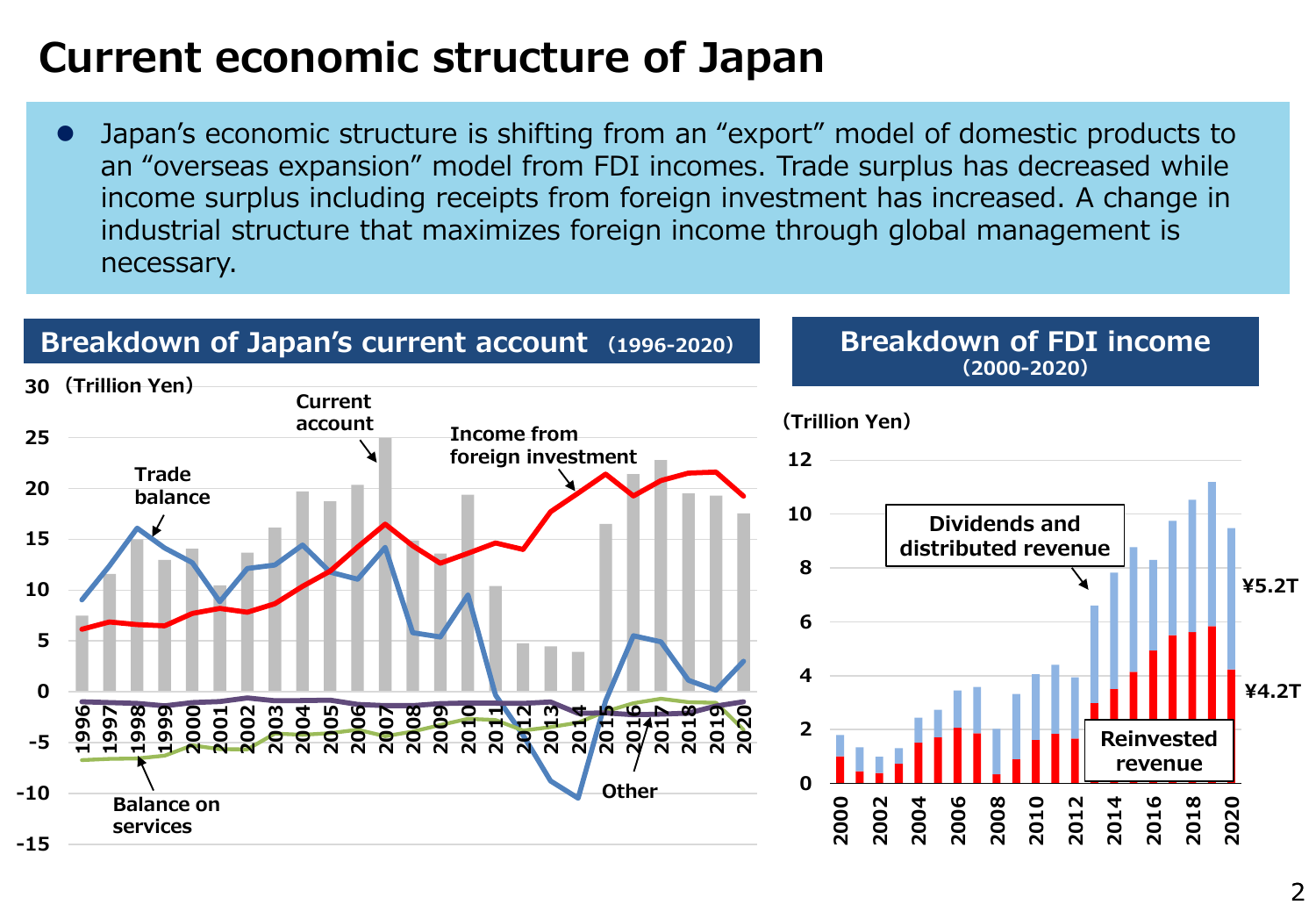### **Belated preparedness to accommodate foreign personnel**

⚫ Japanese corporations are not prepared enough to accommodate foreign workers. There is hesitation towards promoting foreigners and implicit peer pressure against foreigners who try to work in the Japanese workplace culture.

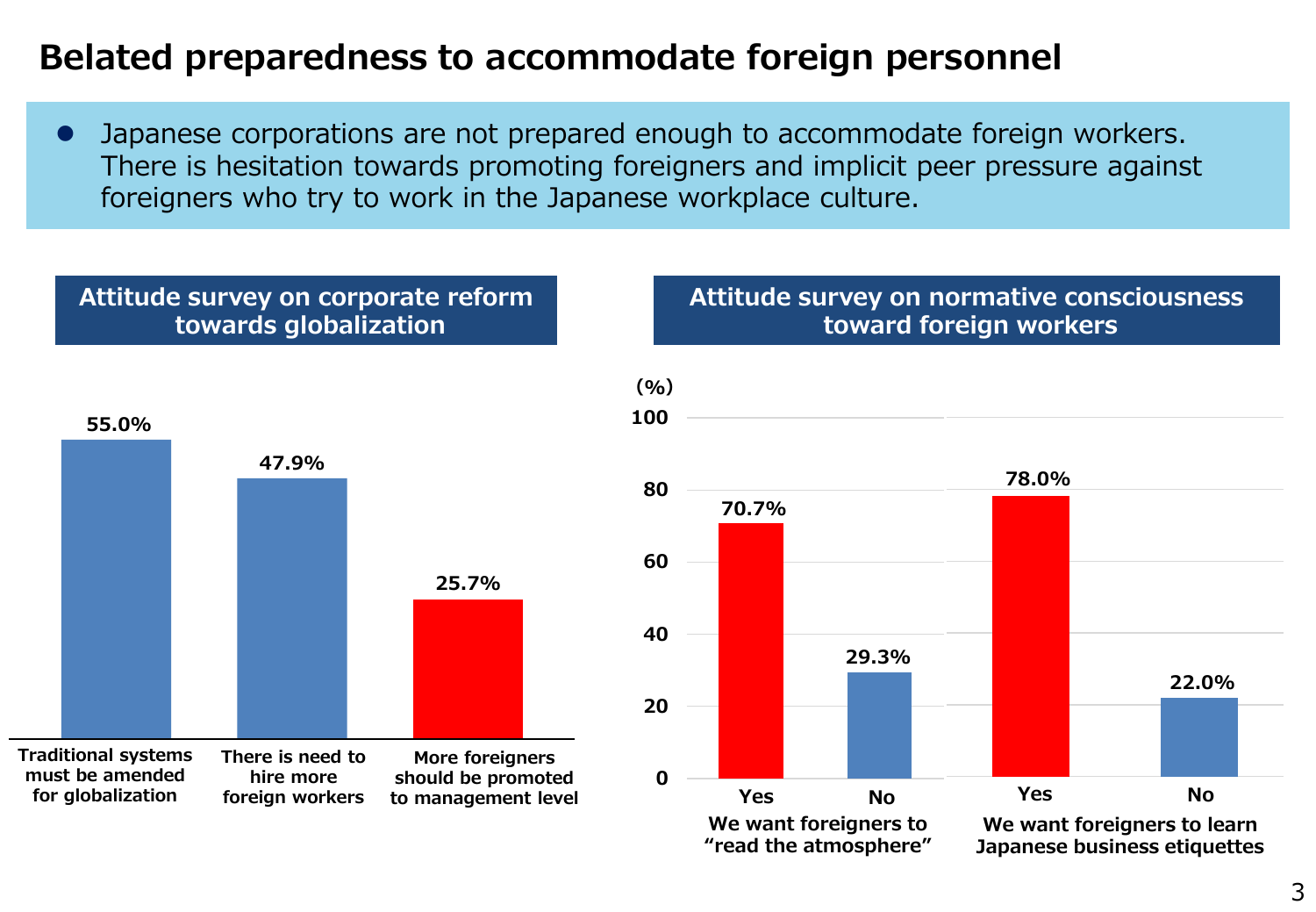## **Need for globalization of Japanese firms and society**

⚫ **Limitation of traditional "export/knockdown" expansion model:** Traditionally: Exporting products, or exporting components and assembling overseas (knockdown) →**"Market-in"** approach to the local market, **cooperation with local firms and global businesses**, **M&A of local firms** and a **global strategy** is necessary for overseas expansion

### ⚫ **Limitation of business model focused on cost reduction**

Traditionally: Focused on reducing cost and providing products with lower prices

→Business structures that focus on **differentiation**, **adding high value**, and **achieving a high markup rate** are necessary to create a sustainable global business model.

### ⚫ **Limitation of over-attachment to Japanese firms**

Traditionally: Industrial policies and social awareness/structure oriented toward Japanese people/firms

→ **Making full use of foreign workers and international firms** is indispensable for sustainable growth of firms and society



Immediate reform of the vicious cycle between **belated globalization of firms**  (e.g. employment practices unique to Japan, belated preparedness to accommodate foreign personnel) and **belated globalization of the entire society** (e.g. English environment, education at the global level) is necessary.

 $\rightarrow$ Firms and the entire society must globalize at the same time.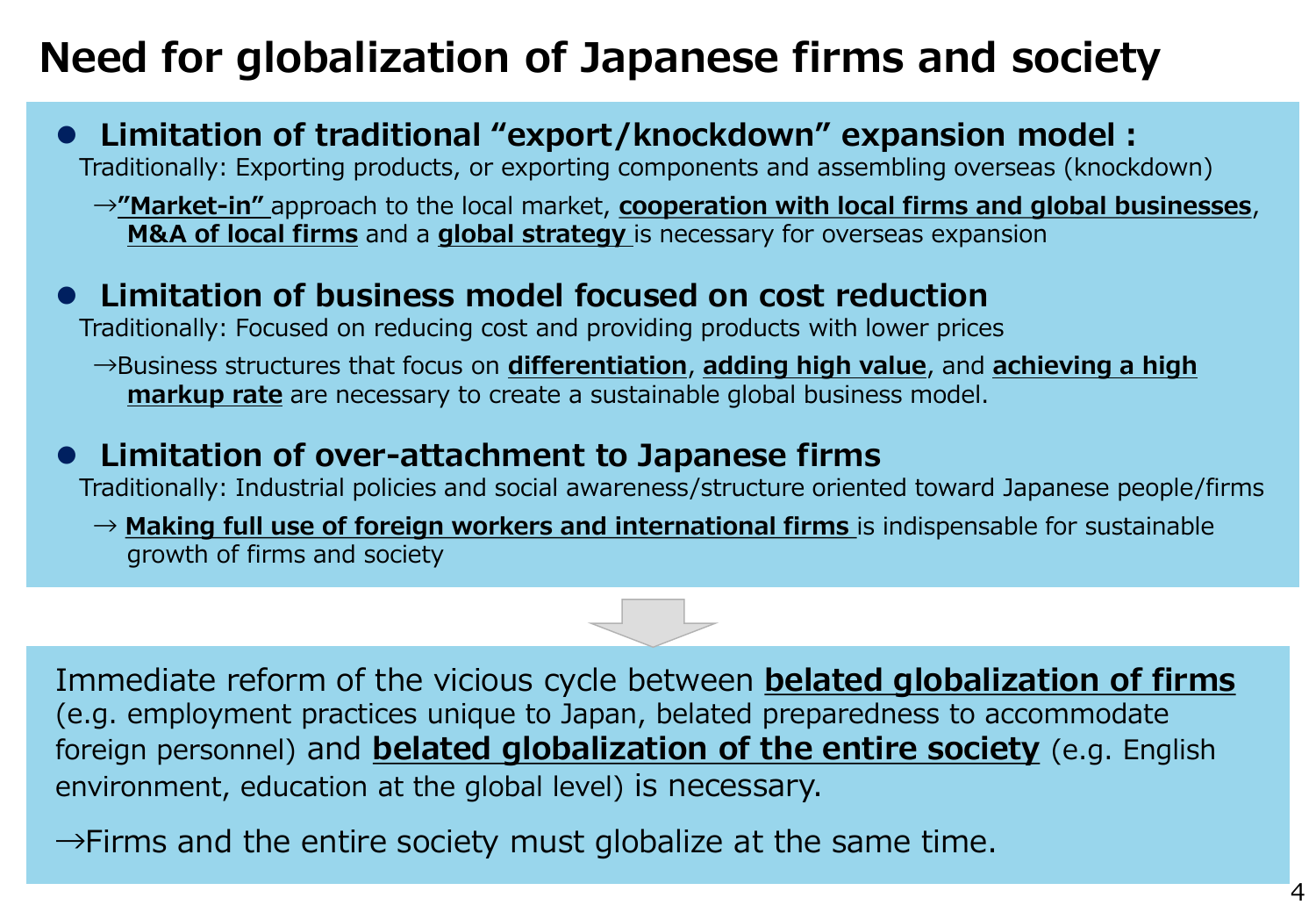### **"New Direction" towards globalizing the Japanese society**

Reflecting the change in economic structure, we will review our trade and foreign economic policies and set forth the **"New Direction"** to achieve a globalized Japanese society.

#### **Traditional approach 1988 1988 "New Direction"**

- **Economic structure** ➢ Growth through **export** of **domestically-made products** ➢ Focus on **cost competitiveness** ➢ Export by **large firms**: SMEs engage in domestic business ➢ **Japanese-oriented** firm management and society (lack of foreign personnel/capital) ➢ **Supply chain** built based on **economic efficiency** ➢ **Export control** for protecting **technology that could be diverted to military use** ➢ Formation of **global strategy** including **cooperation/M&A with local firms and global businesses** ➢ **Overseas expansion model** focused on **adding high value**: deep **market-in** toward the local market, **differentiation** of products and high value creation ➢ **Global management** by various firms **including SMEs and startups** ➢ Virtual cycle between **increased direct investment** through globalization of corporate management and society and **increased appeal/diversity of Japan** ➢ Ensuring **comprehensive economic security**: **Large-scale and longterm support towards technology and industrial bases that shall be maintained and reinforced by the state**, improved **intelligence for sensitive technology**, ensuring **fair business environment between like-minded countries**, support towards **building management systems of risk information Trade policy** ➢ Emphasis **on WTO-centered multilateral trade system**  with the formation of international consensus as its basis ➢ EPAs focused on **reduction of tariffs** ➢ **Considering approaches that complement the WTO system** in light of its dysfunction, **while maintaining WTO-centered multilateral trade system** ➢ **Consistent implementation of domestic and foreign integrated trade policy**, including **response to shared values** such as environment and human rights, and globalization of firms and the society
	- 5 ➢ **Growth strategy together with Asia** through organizing a **platform for data sharing** and highly-skilled professional utilization, combined with promotion of EPAs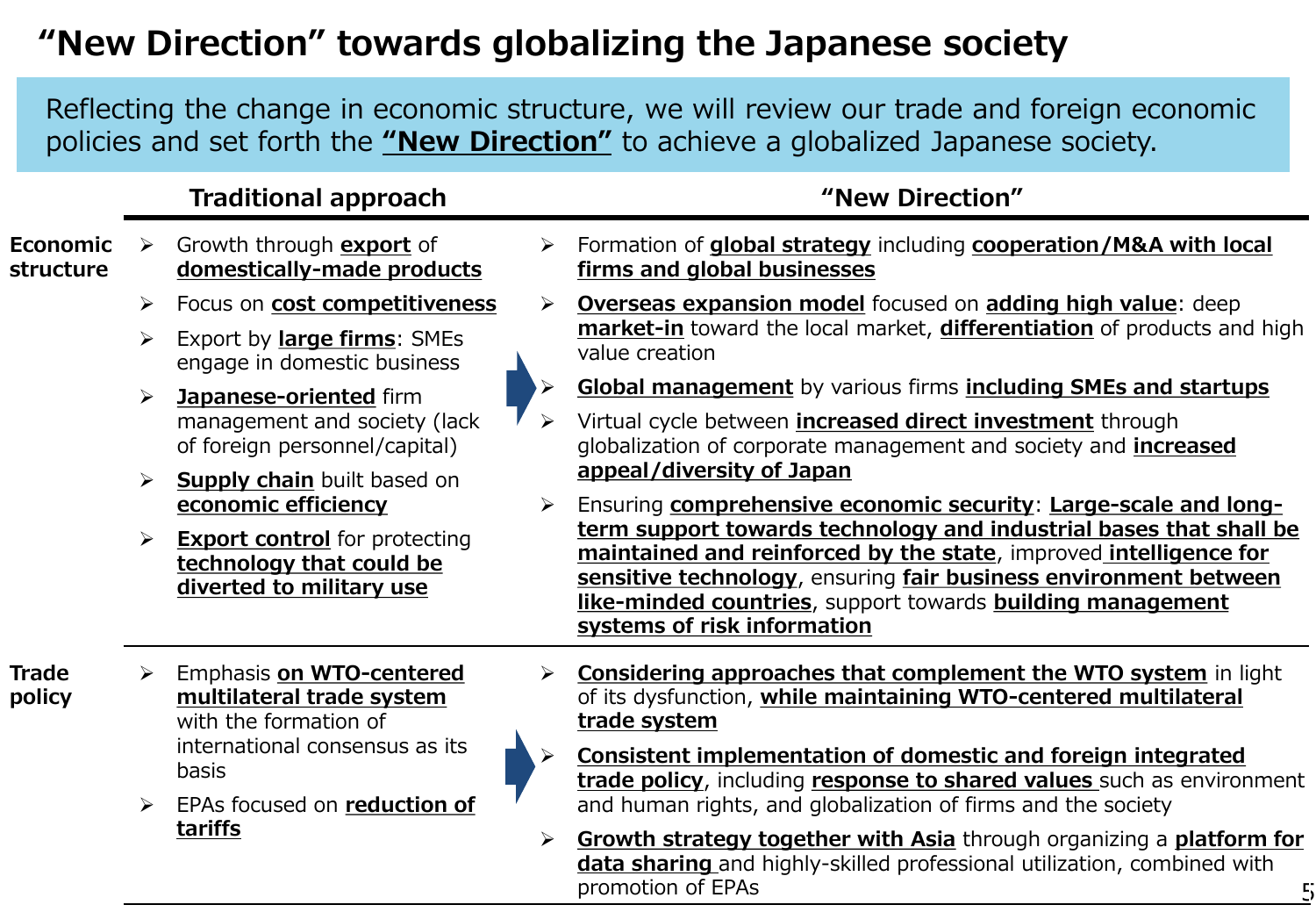## **New Direction: Thorough globalization and high value creation**

- ⚫ Through globalization of domestic institutions, systems and mindset of firms and the entire society, along with high value creation by businesses, we will pursue a virtual cycle between increased direct investment and improved appeal/diversity of Japan
- $\rightarrow$ We will establish a system to promote globalization involving the government, firms promoting global management and local governments, and consider necessary policies

**(We will conduct a survey toward firms with advanced global management and utilization of global talents to consolidate opinions toward this goal)**

## **Thorough globalization and high value creation**

## **・By firms:**

 $\rightarrow$ Global management, utilization of global talents including in management layers, out-in M&A, cooperation with foreign firms in Japan, enhanced efforts to make English available

## **・By the entire society**

 $\rightarrow$ Organizing a living environment at the global level including businesses and education, and enhanced efforts to make English available for public information

### **(based on requests from foreign workers living in Japan)**

#### **Expansion of inward direct investment**

(Integrating foreign capital, technology, talents, management practices and diversity, expanding to overseas markets, creating innovation)



### **Increased appeal/diversity of Japan**

(Establishment of society and business environment with high value creation and innovation)